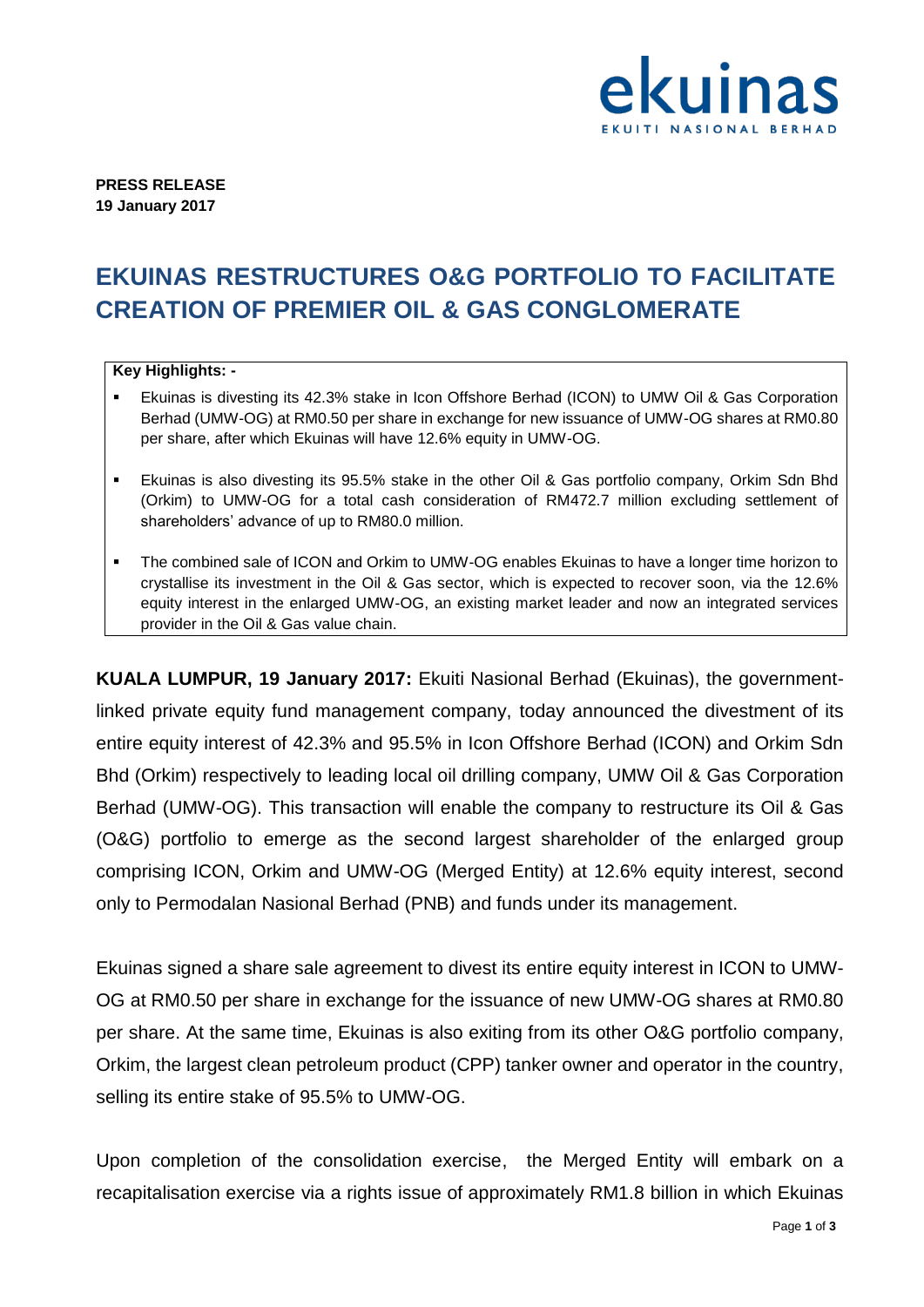

will undertake an investment of up to RM550 million comprising its entitlement and application of excess rights shares.

ICON was established in 2012 when Ekuinas merged two offshore support vessels (OSV) companies under its portfolio, Tanjung Kapal Services Sdn Bhd and OMNI Petromaritime Sdn Bhd, to create the the largest pure play owner and operator of OSV in Malaysia and thereafter facilitated the company's listing on Bursa Malaysia in June 2014.

Via this transaction, Ekuinas is able to not only ensure the continual growth of ICON's business under UMW-OG, a market leader with a strong reputation in Malaysia and South East Asia, but also provides Ekuinas with the opportunity to invest in the enlarged company at an attractive valuation.

Orkim, one of the leading CPP tanker operators in Malaysia and Singapore with 14 CPP tankers and two liquefied petroleum gas (LPG) tankers, has a strong operational track record and its stable business will be able to generate consistent cash flow for the new Merged Entity.

Upon completion of the transaction, the Merged Entity will emerge as one of the country's largest integrated O&G service providers, well positioned to seize opportunities in the recovery of the sector with the support of two strategic shareholders strongly committed to the business.

The divestment of both its O&G entities to UMW-OG is a strong exit for Ekuinas. Upon completion of the sale of its equity holdings in ICON, Ekuinas expects to generate a positive IRR of 26.5% while for the sale of its stake in Orkim, it expects to generate a positive IRR of 16.1% and money multiple of 1.5 times of the capital invested by Ekuinas.

Ekuinas Chief Executive Officer, Syed Yasir Arafat Syed Abd Kadir, said, "These transactions are in line with Ekuinas' strategy to actively participate in and drive industry consolidation, in response to the national oil company's call to industry players. The enlarged UMW-OG with the addition of ICON's and Orkim's assets will emerge as a leading